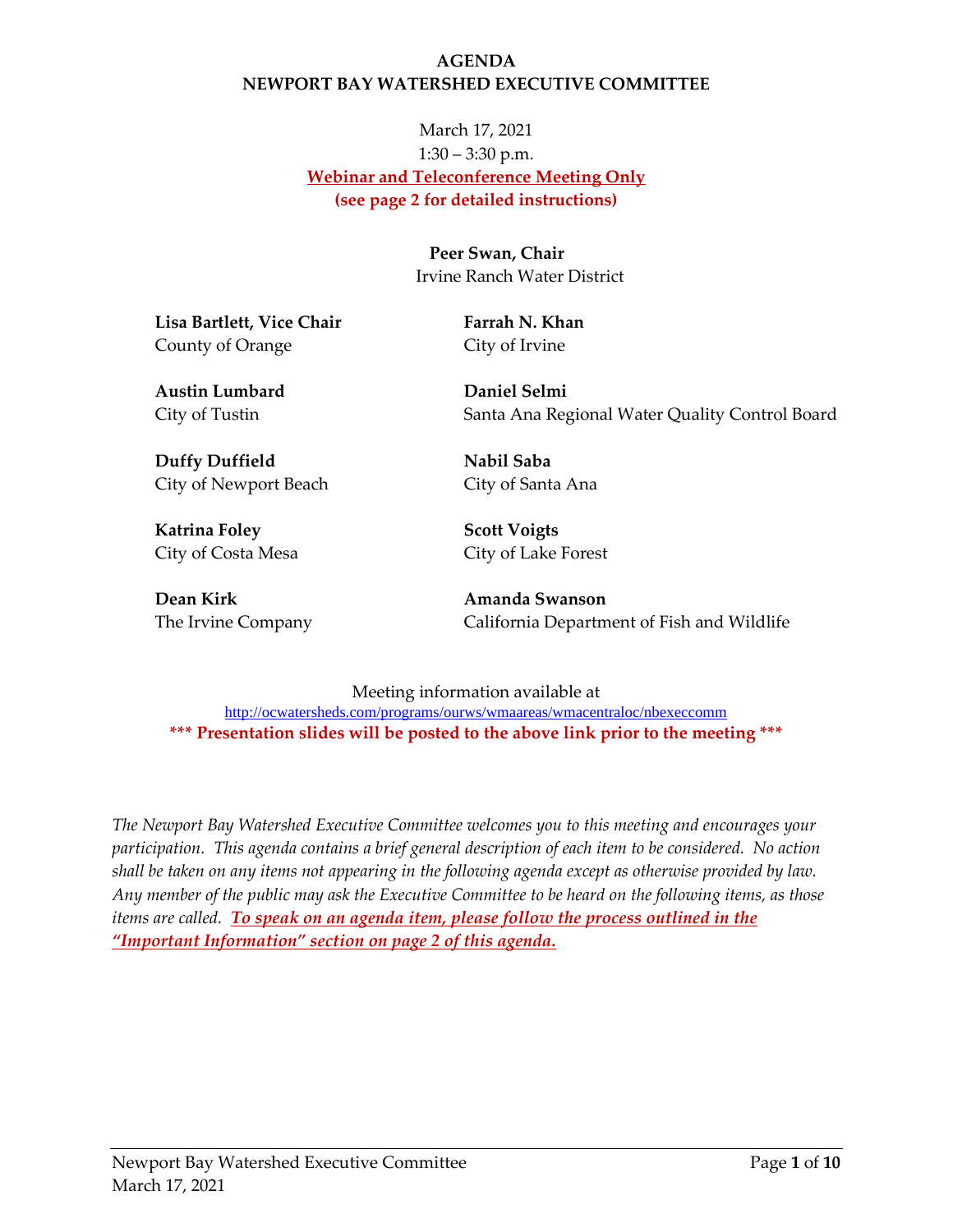#### **Important Information**

*As a result of the COVID-19 emergency and pursuant to the provisions of Governor Newsom's Executive Orders [N-29-20](https://www.gov.ca.gov/wp-content/uploads/2020/03/3.17.20-N-29-20-EO.pdf) and [N-33-20,](https://www.gov.ca.gov/wp-content/uploads/2020/03/3.19.20-attested-EO-N-33-20-COVID-19-HEALTH-ORDER.pdf) this meeting will be held via webinar and teleconference only. Important privacy note: This is a public meeting and as such, the webinar and teleconference access information is published and available to everyone at [http://ocwatersheds.com/programs/ourws/wmaareas/wmacentraloc/nbexeccomm.](http://ocwatersheds.com/programs/ourws/wmaareas/wmacentraloc/nbexeccomm) Executive Committee members and staff may attend this meeting via telephone and/or online.*

*Pursuant to Government Code section 54957.5, non-exempt public records that relate to open session agenda items and are distributed to a majority of the Executive Committee less than seventy two (72) hours prior to the meeting will be available on the [http://ocwatersheds.com/programs/ourws/wmaareas/wmacentraloc/nbexeccomm.](http://ocwatersheds.com/programs/ourws/wmaareas/wmacentraloc/nbexeccomm)*

*In compliance with the American Disabilities Act, those requiring accommodations for this meeting should notify the NBWEC Meeting Administrator 72 hours prior to the meeting at 714-955-0635 or [maria.tamez@ocpw.ocgov.com.](mailto:maria.tamez@ocpw.ocgov.com)*

#### **TO JOIN THE MEETING:**

#### **LINK:** <ocpublicworks.com/NBWECMarch17> **FOR AUDIO:**

1. Use computer audio through WebEx Live. If prompted, event password is: nbwec; or

2. From Phone: Follow the "Call In" instructions when joining the WebEx Event – Dial 1-415- 655-0001 and enter access code 133 085 5339.

### **TO PROVIDE PUBLIC COMMENT ON AGENDA ITEMS:**

Members of the public have the opportunity to submit comments in writing via mail to Maria Tamez (NBWEC Meeting Administrator) at 2301 N. Glassell, Orange CA 92665 or by email at [maria.tamez@ocpw.ocgov.com](mailto:maria.tamez@ocpw.ocgov.com) prior to the meeting. If submitting comments via mail, please ensure your comments are received prior to March 17, 2021. Comments may also be submitted during the meeting via the "chat" function of the WebEx Live webinar or email and will be read aloud by the NBWEC Meeting Administrator during the appropriate agenda item. Please keep public comments to three minutes.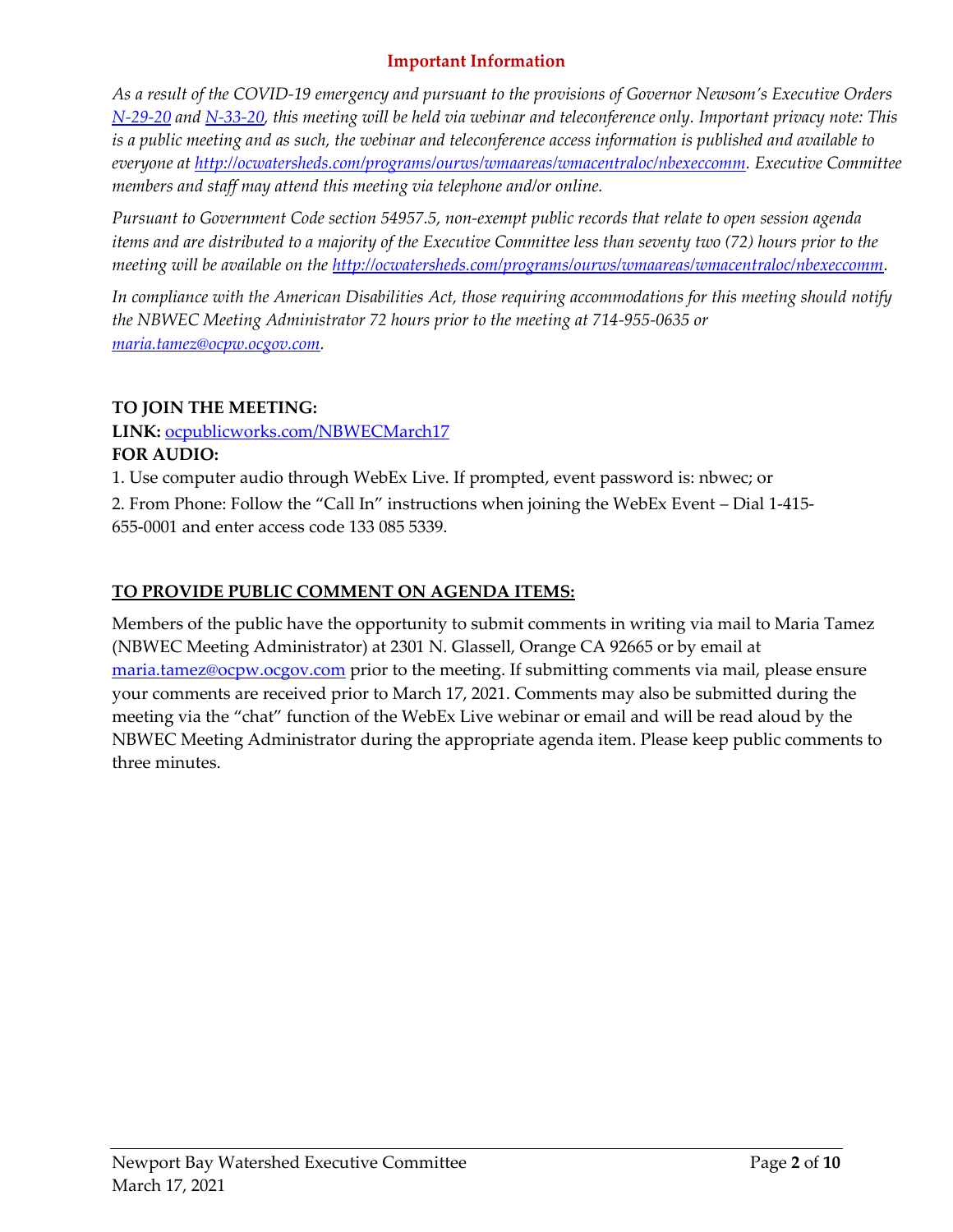#### **Welcome and Pledge of Allegiance Webinar Conduct and Webex Overview**

**ITEM #1. ACTION MINUTES OF THE DECEMBER 16, 2020 MEETING** Recommended Action: Approve the action minutes of the December 16, 2020 meeting

*Bay Issues*

- **ITEM # 2. UPPER NEWPORT BAY ECOSYSTEM RESTORATION PROJECT: BATHYMETRY SURVEY RESULTS** Presented by: Dr. Robert Mooney, MTS Recommended Action: Receive and File
- **ITEM # 3. UPPER NEWPORT BAY ECOSYSTEM RESTORATION PROJECT: VEGETATION SURVEY RESULTS** Presented by: Rachel Woodfield, Merkel and Associates Recommended Action: Receive and File

*Administrative Items*

- **ITEM # 4. REVIEW OF 2017-22 EXECUTIVE ACTION PLAN PROGRESS AND 2022-27 EXECUTIVE ACTION PLAN DEVELOPMENT** Presented by: Christy Suppes, County of Orange Recommended Action: Receive and File
- **ITEM # 5. EXECUTIVE OFFICER REPORT**
- **ITEM # 6. EXECUTIVE COMMITTEE MEMBER COMMENTS**
- **ITEM # 7. PUBLIC COMMENTS**
- **ITEM # 8. ADJOURNMENT**

Meeting information, including presentations, is available upon request. To obtain copies, contact Maria Tamez at (714) 955-0635 or [Maria.Tamez@ocpw.ocgov.com](mailto:Maria.Tamez@ocpw.ocgov.com)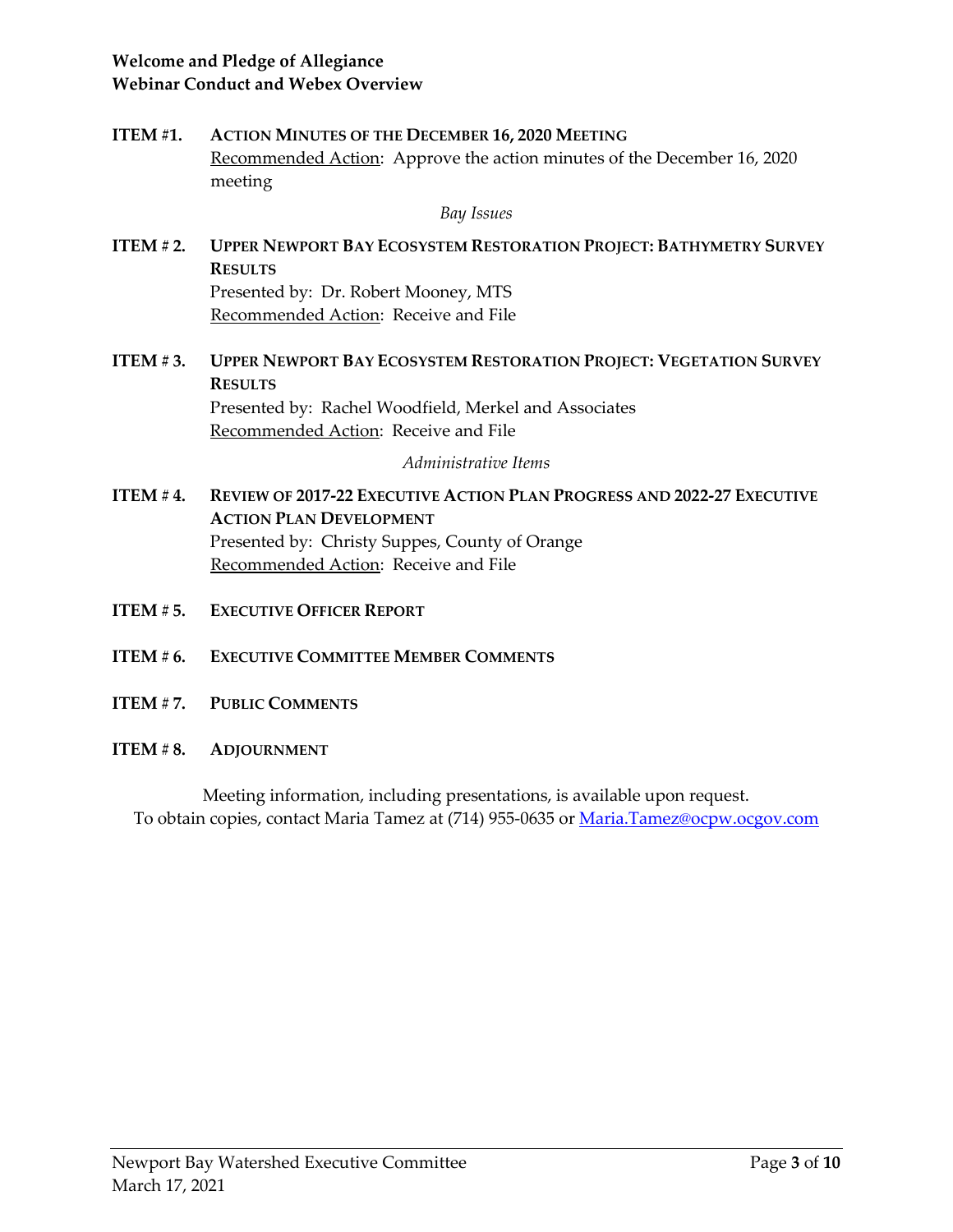# **AGENDA STAFF REPORTS NEWPORT BAY WATERSHED EXECUTIVE COMMITTEE MARCH 17, 2021**

# **ITEM # 1. MINUTES OF THE DECEMBER 16, 2020 MEETING Recommended Action**: Approve the action minutes of the December 16, 2020 meeting

#### **ACTION MINUTES NEWPORT BAY WATERSHED EXECUTIVE COMMITTEE**

As a result of the Covid-19 emergency and pursuant to the provisions of Governor Newsom's Executive Orders N-29-20 and N-33-20, this meeting was held via webinar and teleconference only.

Date and Location: December 16, 2020 1:35 - 2:46 p.m. WebEx

*\*\*A recording of the December 16th meeting will be available [here.](https://ocgov.box.com/s/3h2hze97m2poho6sbjsovn20lhj8qefd) Recording times noted in the minutes correspond to that item on the recording\*\**

#### **Welcome and Pledge of Allegiance (Recording: 00:00:59)**

#### **Roll Call/ Self-Introductions (Recording: 00:01:46)**

| Peer Swan, Chair                               | Irvine Ranch Water District                |
|------------------------------------------------|--------------------------------------------|
| Natalie Medvedev for Supervisor Michele Steele | County of Orange                           |
| Thomas Lo for Farrah N. Khan                   | City of Irvine                             |
| Austin Lumbard                                 | City of Tustin                             |
| Dean Kirk                                      | <b>Irvine Company</b>                      |
| Hope Smythe                                    | Santa Ana Regional Water Quality Control   |
|                                                | Board                                      |
| Katrina Foley                                  | City of Costa Mesa                         |
| Amanda Swanson                                 | California Department of Fish and Wildlife |
| Amanda Carr, Executive Officer                 | County of Orange                           |

#### **ITEM # 1 Approval of Minutes (Recording: 00:03:41)**

The minutes of the September 9, 2020 meeting were presented to the Executive Committee.

**Recommended Action:** Approve the minutes of the June 17, 2020 meeting

*Motion: Approve minutes First/Second: Dean Kirk/Katrina Foley Abstained: Austin Lumbard, Hope Smythe Outcome: Approved by roll call*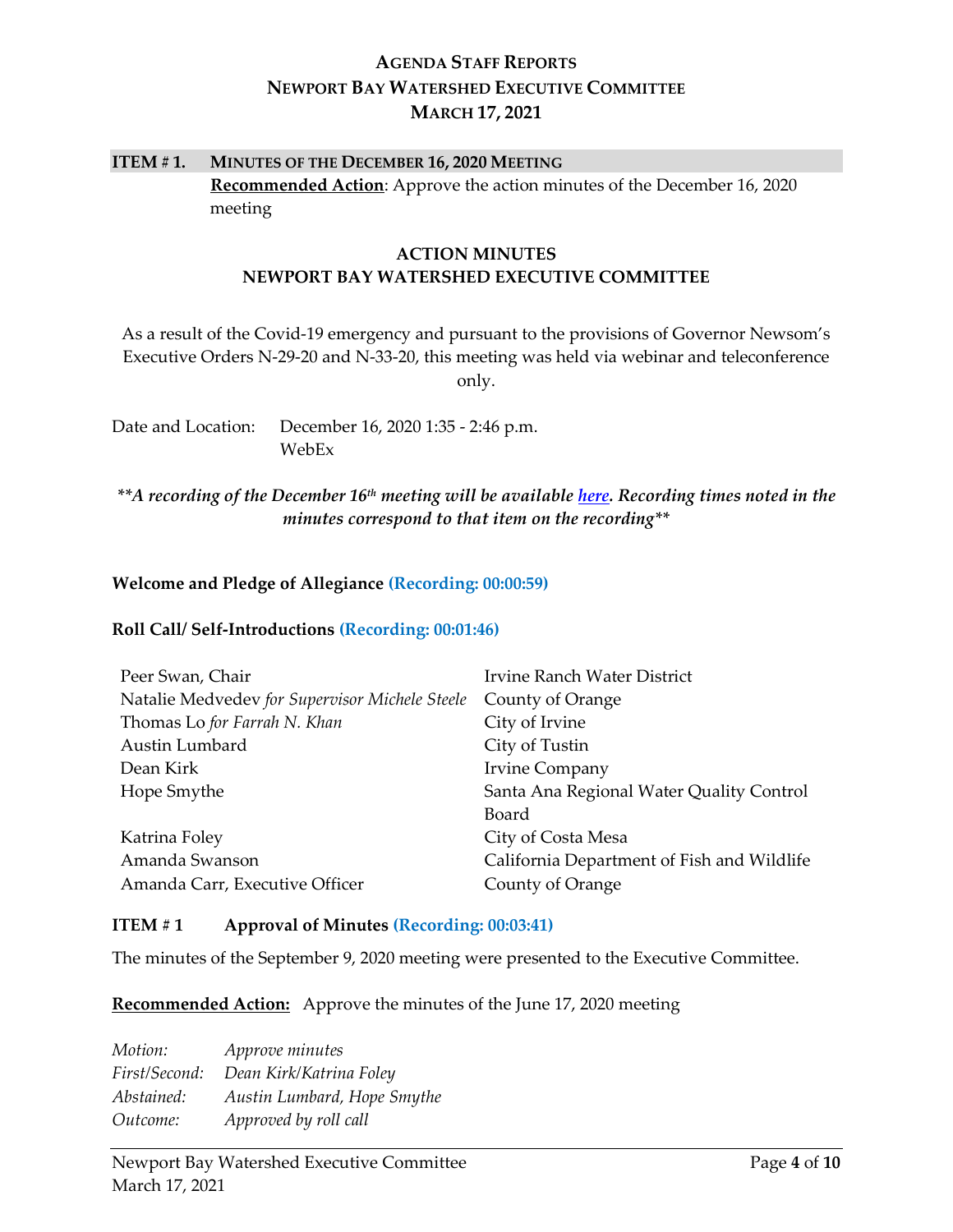# **ITEM # 2 Shellfish Pathogen Studies (Recording: 00:06:54) Dr. Steve Weisberg, Southern California Coastal Water Research Project**

Dr. Steve Weisberg, Southern California Coastal Water Research Project (SCCWRP), provided a presentation on the shellfish pathogen studies recently completed as part of an effort to assess the appropriateness of current standards and the need for a site-specific objective. Dr. Weisberg noted that the water quality standards for recreational shellfish harvesting (SHEL) are challenging to meet because they are much lower than the standard for contact recreation, and 40% of reference areas in the state fail the SHEL standard. Newport Bay is a regulatory focus since it has a total maximum daily load for contact recreation (REC-1) and SHEL. The Bay achieves the REC-1 standard for most sites in the summer, but the SHEL standard is exceeded during any wet conditions.

The original study design called for multiple seasons and shellfish types; however, the initial study recently completed by SCCWRP evaluated only one species of shellfish in dry weather conditions. Results of the study – norovirus was not detected in any samples, human Adenovirus was only present following a sewage spill – indicate there is generally not a shellfish pathogen problem during dry weather. Next steps may be to explore additional studies to evaluate shellfish in wet weather conditions.

Chair Swan asked how long viruses last in the tissue of the shellfish. Dr. Weisberg replied that the oysters clean their systems out within two weeks. Chair Swan suggested that during wet weather there are a lot more contaminants in the water, and wondered what would be the likelihood of similar results in wet weather to dry weather. Dr. Weisberg responded that he is not a prognosticator, but in the wet season there are higher concentrations of fecal coliform so that part of the study becomes more important because it will be able to identify whether pathogens co-occur with fecal coliforms.

Ms. Katrina Foley asked what are the next steps and whether there would be any penalties for delaying additional studies. Ms. Hope Smythe, responded that the Regional Board would be willing to look at an appropriate timeline extension to allow further studies to be completed. She added that they would work with stakeholders to identify next steps for the studies and a reasonable extension date. Ms. Amanda Carr provided background on the funding of the dry weather studies and said that the County and SCCWRP are working to determine the full scope and associated costs of the next phase of studies which would evaluate SHEL in wet weather conditions.

Chair Swan asked what the next step would be to obtain the extension. Ms. Carr said that this has been discussed at the Management Committee and she will meet with Ms. Smythe in January and bring back an update to the Committee in March.

Ms. Amanda Swanson asked if there is a report available on the data to identify the methodology of the study and the approach for the wet season. Ms. Carr said that she would provide the documentation when it is available.

**Recommended Action:** Receive and file.

*Motion: Receive and file Abstained: Hope Smythe Outcome: Approved by consent*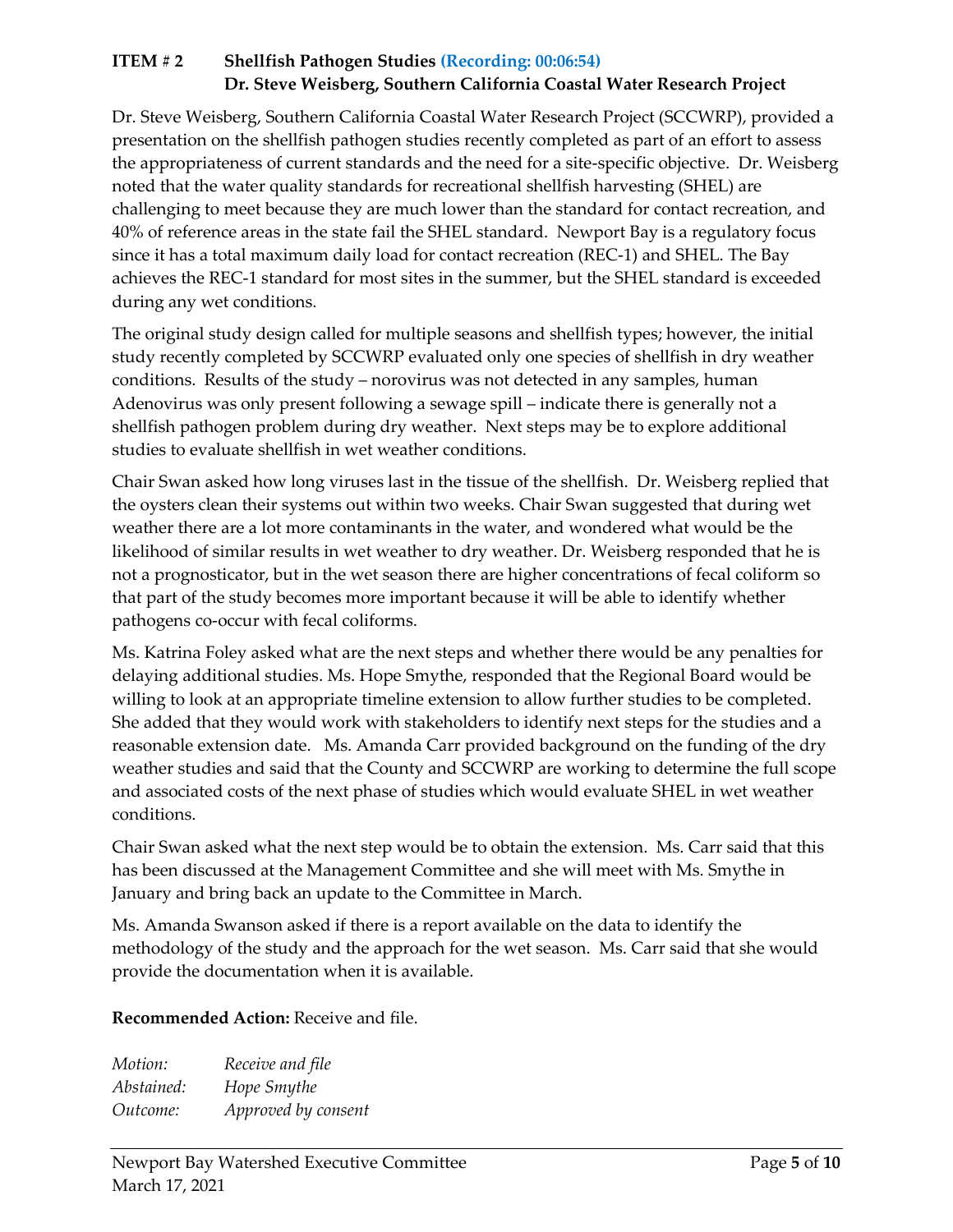Chair Swan directed staff to seek an extension on TMDL.

# **ITEM # 3 Review of Fecal Coliform TMDL Annual Report (Recording: 00:38:23) Michael Mori, County of Orange**

Mr. Michael Mori, County of Orange, provided an overview summary of the Fecal Coliform TMDL annual report submitted to the Santa Ana Regional Board in September 2020. The report included both an analysis of 2019-20 monitoring data and an update of the time schedule order (TSO) progress.

Sampling was performed at a total of 35 stations from April 1, 2019 to March 1, 2020. The data presented were for REC-1 in Upper and Lower Newport Bay with the geomean target being 200 CFU/100 mL. The single sample target was not more than 10% above 400 CFU/100 mL. The annual geomean of all samples for Upper Bay was 14 CFU/100 mL and 17 CFU/100 mL for the Lower Bay. The same data was provided for the Fecal Coliform SHEL targets, which are a monthly median target of 14 CFU/100 mL. The results were an annual median of 9 CFU/100 mL for the Lower Bay and 9 CFU/100 mL for the Upper Bay. Mr. Mori also provided an update on the TSO progress, stating that everything is moving along according the prescribed deadlines.

Chair Swan and Ms. Swanson requested details on the specific TSO tasks and what the projects entail. Ms. Carr provided details for each task and explained some of the permitting concerns that are currently being faced.

#### **Recommended Action:** Receive and file

| Motion:  | Receive and file                           |
|----------|--------------------------------------------|
|          | First/Second: Amanda Swanson/Katrina Foley |
| Outcome: | Approved by consent                        |

### **ITEM # 4 Copper TMDL Regulatory Update (Recording: 00:57:51) Terri Reeder, Santa Ana Regional Water Quality Control Board**

Ms. Terri Reeder, Santa Ana Regional Water Quality Control Board, provided an update on development of the Copper TMDL. The Regional Water Quality Control Board is currently working with stakeholders on revisions and updates to the documents; once that phase is completed it will be released to the public for comment. The TMDL is planned to be presented to the Board on May 7, 2021 for consideration and adoption. The date may change depending on the review time by the U.S Environmental Protection Agency.

#### **Recommended Action:** Receive and File

*Motion: Receive and File First/Second: Katrina Foley/ Peer Swan Outcome: Approved by consent*

# **ITEM # 5 UCI/ SCCWRP SEDRISE Grant Final Results (Recording: 01:00:23)**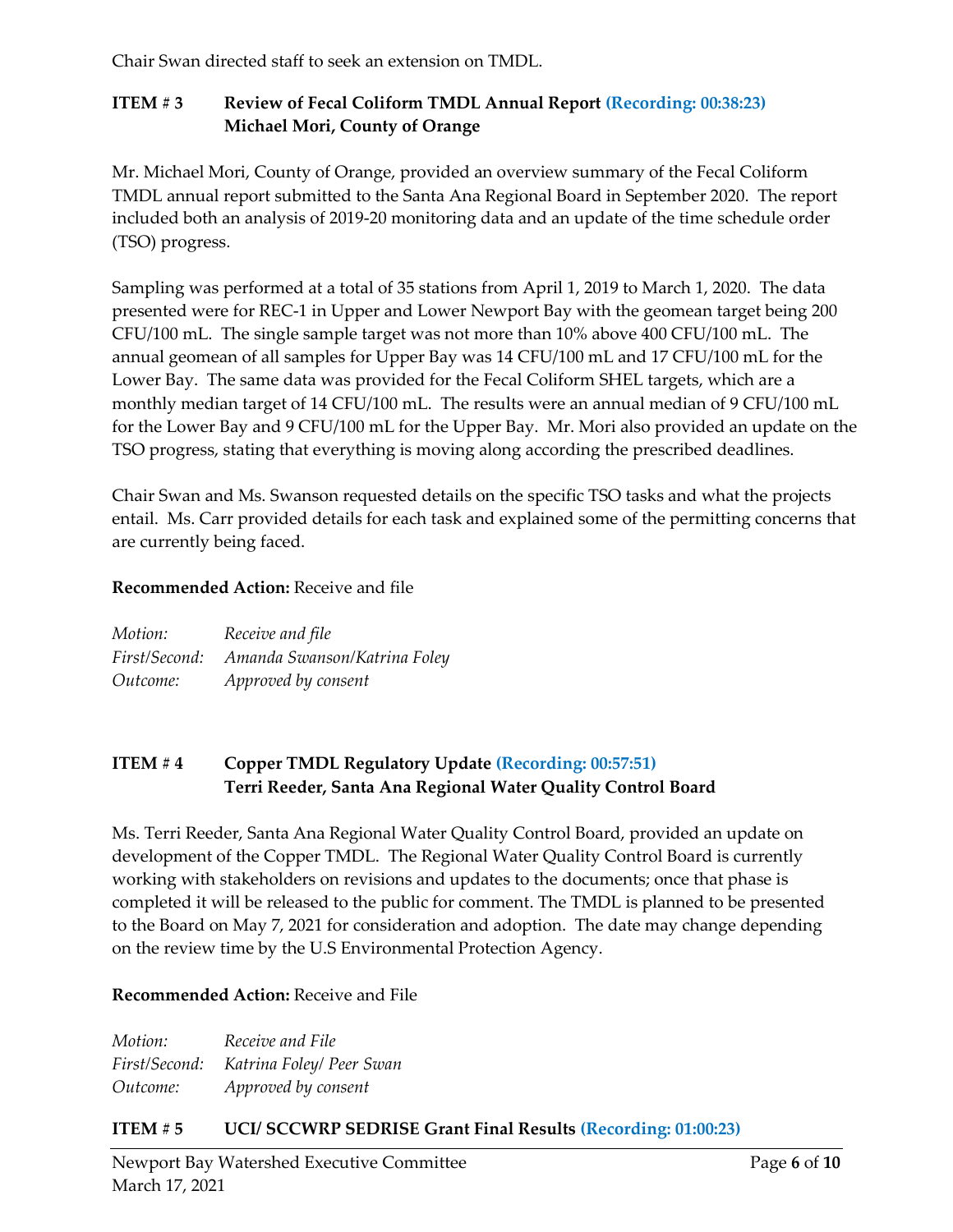### **Dr. Eric Stein, Southern California Coastal Water Research; and Dr. Brett Sanders, University of California, Irvine**

Dr. Eric Stein, Southern California Coastal Water Research presented results of the UCI/SCCWRP SEDRISE grant study. This was a multiyear study, the goals for which were to (1) quantify the movement of sediment through the watershed; (2) evaluate effects of sea level rise on Newport Bay; (3) identify innovative, integrated strategies to manage sediment in a way that benefits the Newport Bay Watershed; and, (4) focus on long term strategies. Accomplishments of this project, which is concluding, included a more comprehensive understanding of factors that influence sediment delivery and accumulation at the coast and an improved ability to understand sea level rise and how management decisions affect sensitive marsh bird species. The study also has led to the development of several tools, including detailed models of Newport Bay and scenario analysis curves to inform management decisions regarding future dredging.

Chair Swan asked whether the rate of uplift long the coast was considered during the study. Dr. Stein responded that the researchers used the relative rate of sea level rise, which does consider rates of uplift and subsidence.

Terri Reeder, Regional Water Quality Control Board, expressed interest in reviewing the papers and having a presentation.

### **Recommended Action:** Receive and File

| Motion:  | Receive and File                        |
|----------|-----------------------------------------|
|          | First/Second: Amanda Swanson/ Peer Swan |
| Outcome: | Approved by consent                     |
|          |                                         |

# **Item #6 2020 Year-End Summary and Topics for 2021 (Recording: 01:34:26) Amanda Carr, County of Orange**

Ms. Amanda Carr, County of Orange provided a summary of the items that were presented throughout 2020 and a list of proposed topics that will be presented for 2021. Chair Swan requested that a trash update be provided. Peer Swan also requested a tour of San Diego Creek.

# **Recommended Action:** Receive and File

| Motion:  | Receive and File                       |
|----------|----------------------------------------|
|          | First/Second: Katrina Foley/ Peer Swan |
| Outcome: | Approved by consent                    |

### **ITEM # 7 2021 Proposed Meeting Scheduled (Recording: 01:40:53) Amanda Carr, County of Orange**

Ms. Amanda Carr presented the proposed meeting dates for 2021. March 17, 2021, June 16, 2021, September 15, 2021 and December 15, 2021.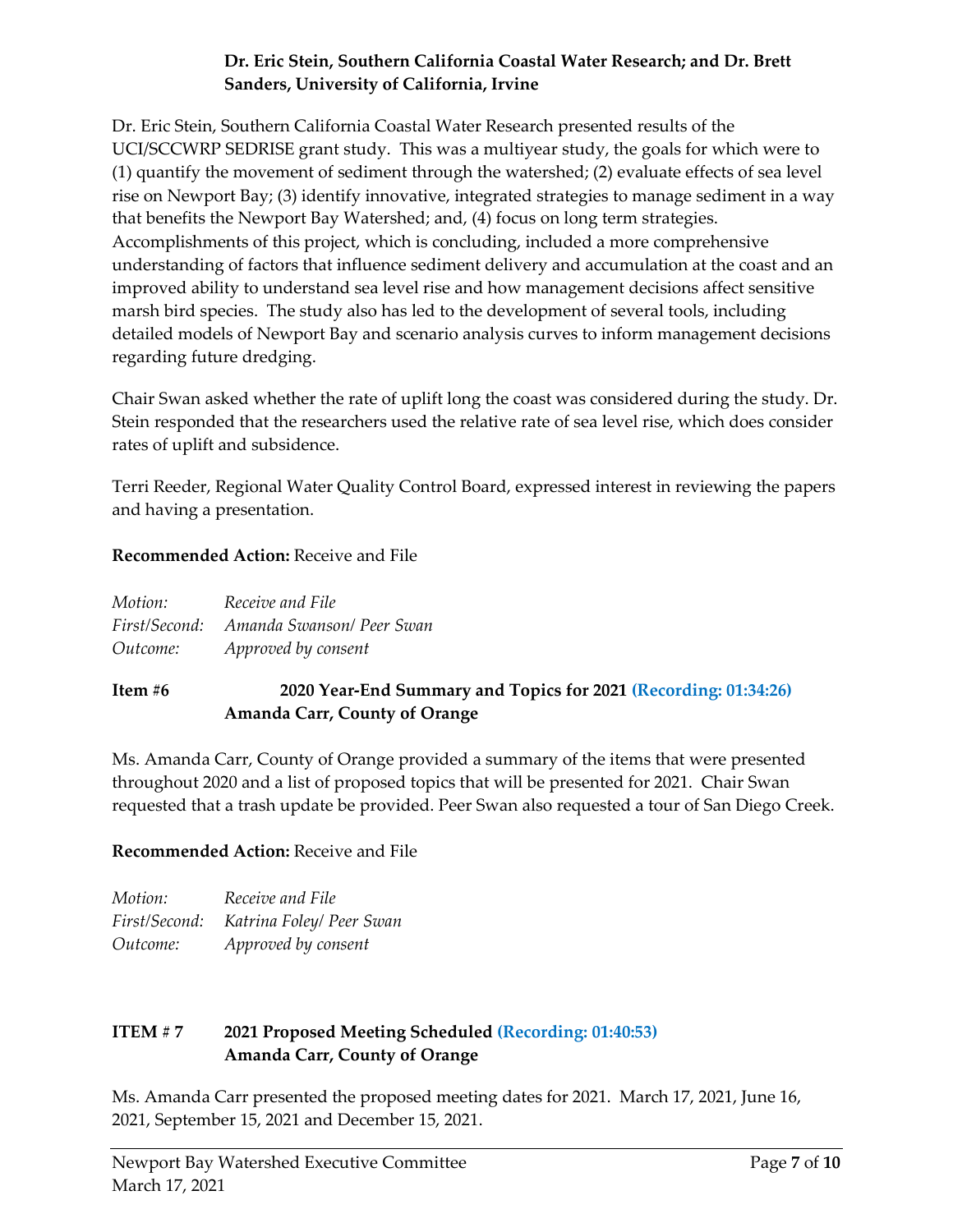#### **Recommended Action:** Approve the schedule

*Outcome: Affirmed without formal action*

# **ITEM # 8 Executive Officer Report (Recording: 01:42:10)**

Ms. Amanda Carr provided an update on the Organochlorine Compounds TMDL. An assessment of the compliance status was included in the NPDES annual report.

Ms. Carr also formally recognized both Dr. Allan Bernstein, City of Tustin, and William von Blasingame, Santa Ana Regional Quality Control Board, who both served on the committee for a number of years. Chair Swan will be signing and sending out a letter of recognition on behalf of the Committee.

### **ITEM # 9 Executive Committee Member Comments (Recording: 01:45:03)**

Mr. Austin Lumbard introduced himself to the Committee as the new representative for the City of Tustin.

Ms. Hope Smythe informed the committee that Mr. von Blasingame enjoyed his participation in the Committee and a new member will be appointed for the March meeting.

# **ITEM # 10 Public Comments (Recording: 01:47:06)**

Chair Swan opened the floor for public comments; there were no public comments.

#### **ITEM # 8 Adjournment (Recording: 01:47:12)**

Next Meeting March 17, 2021.

| Alex Waite            | City of Tustin                                     |
|-----------------------|----------------------------------------------------|
| Craig Foster          | City of Santa Ana                                  |
| Dan Tran              | County of Orange                                   |
| Eric Stein            | Southern California Coastal Water Research         |
| James Fortuna         | County of Orange                                   |
| Jason Freshwater      | Santa Ana Regional Water Quality Control Board     |
| Jian Peng             | County of Orange                                   |
| John Kappeler         | City of Newport Beach                              |
| Kelvin Liu            | County of Orange                                   |
| Kevin O'Toole         | <b>Orange County Water District</b>                |
| Mark Tettemer         | <b>Irvine Ranch Water District</b>                 |
| Michael Mori          | County of Orange                                   |
| Sarah Chiang          | County of Orange                                   |
| <b>Steve Weisberg</b> | Southern California Coastal Water Research Project |
| Susan Paulsen         | Santa Ana Regional Water Quality Control Board     |
| Terri Reeder          | Santa Ana Regional Water Quality Control Board     |
|                       |                                                    |

Non-Committee Attendees: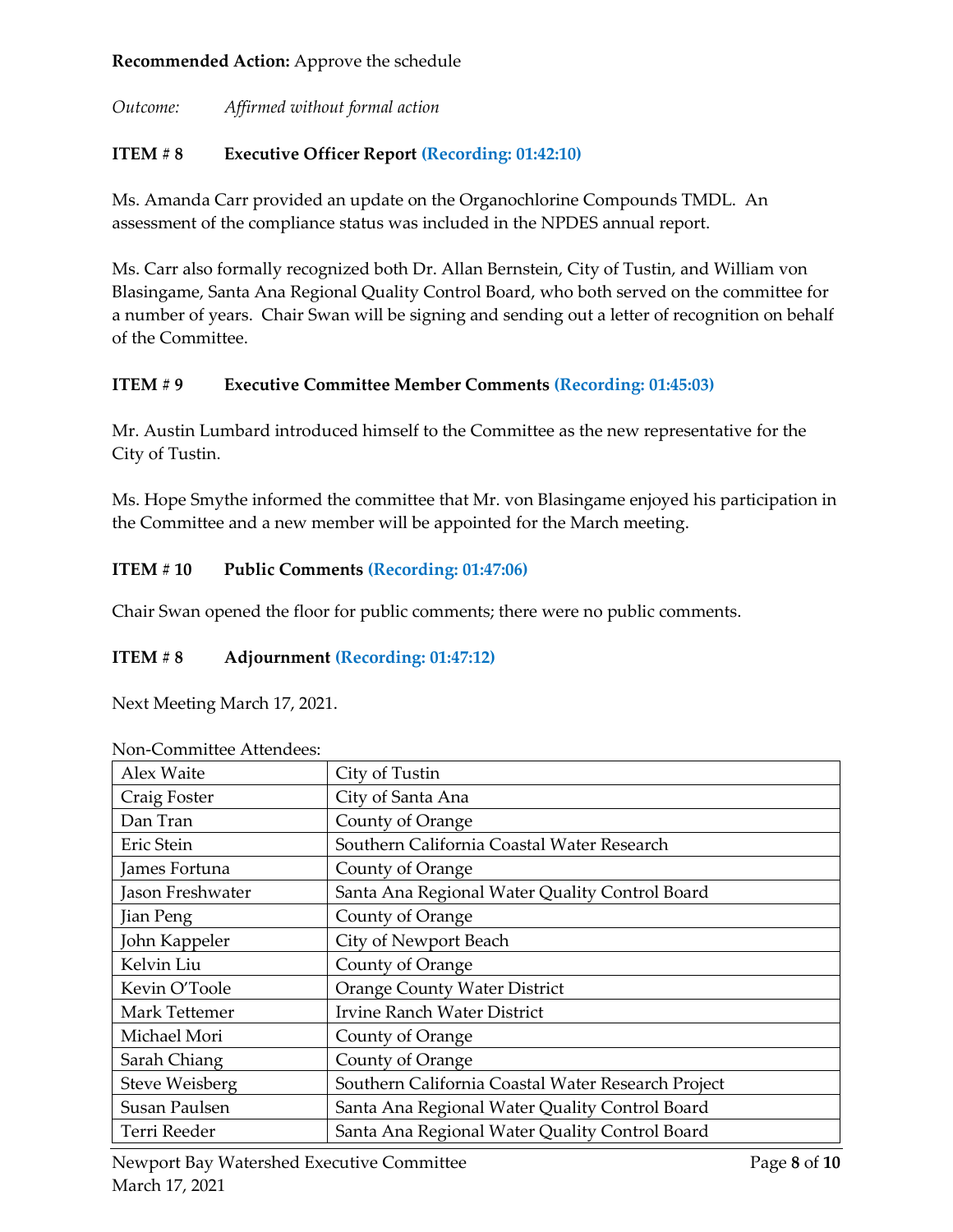#### **Committee Staff:** Chris Crompton, Christy Suppes, Andrew McGuire, Maria Tamez

### **ITEM # 2. UPPER NEWPORT BAY ECOSYSTEM RESTORATION PROJECT: BATHYMETRY SURVEY RESULTS** Presentation by: Dr. Steve Mooney, MTS **Recommended Action**: Receive and File

Dr. Robert Mooney will provide final results of the 2020 bathymetric monitoring for the Upper Newport Bay which was completed as part of the Year 10 required monitoring under the Upper Newport Bay Ecosystem Restoration Project's Post-Restoration Monitoring Program. The goal of the post-restoration monitoring was to observe changes in bathymetry over the survey area and to determine the performance of the Upper Newport Bay restoration including the sediment basins. Bathymetric monitoring is critical to ensuring that the ecosystem is maintained in a manner that protects beneficial uses associated with wetlands and wildlife.

The Year 10 monitoring was compared to prior surveys and shows, based on current projections, there is sufficient storage capacity in the sediment basins and the system is capable of functioning for 20 or more years.

# **ITEM #3. UPPER NEWPORT BAY ECOSYSTEM RESTORATION PROJECT: VEGETATION SURVEY RESULTS**

Presentation by: Rachel Woodfield, Merkel and Associates **Recommended Action**: Receive and File

Rachel Woodfield will provide final results of the 2020 vegetative monitoring for the Upper Newport Bay which was completed as part of the Year 10 required monitoring under the Upper Newport Bay Ecosystem Restoration Project's Post-Restoration Monitoring Program. The vegetation monitoring consisted of habitat mapping, which was conducted through digitized aerial imagery and ground truthing through vegetation transect monitoring which was used to characterize low, middle, and high marsh communities. The presentation will compare the Year 10 monitoring to prior years and show current conditions relate to the restoration project in general.

### **ITEM # 4. REVIEW OF 2017-22 EXECUTIVE ACTION PLAN PROGRESS AND 2022-27 EXECUTIVE ACTION PLAN DEVELOPMENT** Presentation by: Christy Suppes, County of Orange

**Recommended Action**: Provide direction on approach and timeline

The Executive Action Plan (Plan) was first prepared in 2010 with the support of the Newport Bay Management Committee, and subsequently updated in 2017. The Plan includes the following elements:

- 1. The water resource, water quality, and habitat issues facing the watershed
- 2. The goals and roles of the Executive Committee
- 3. The associated costs and financial implications of the watershed issues and their impact on each Executive Committee organization and other watershed stakeholders